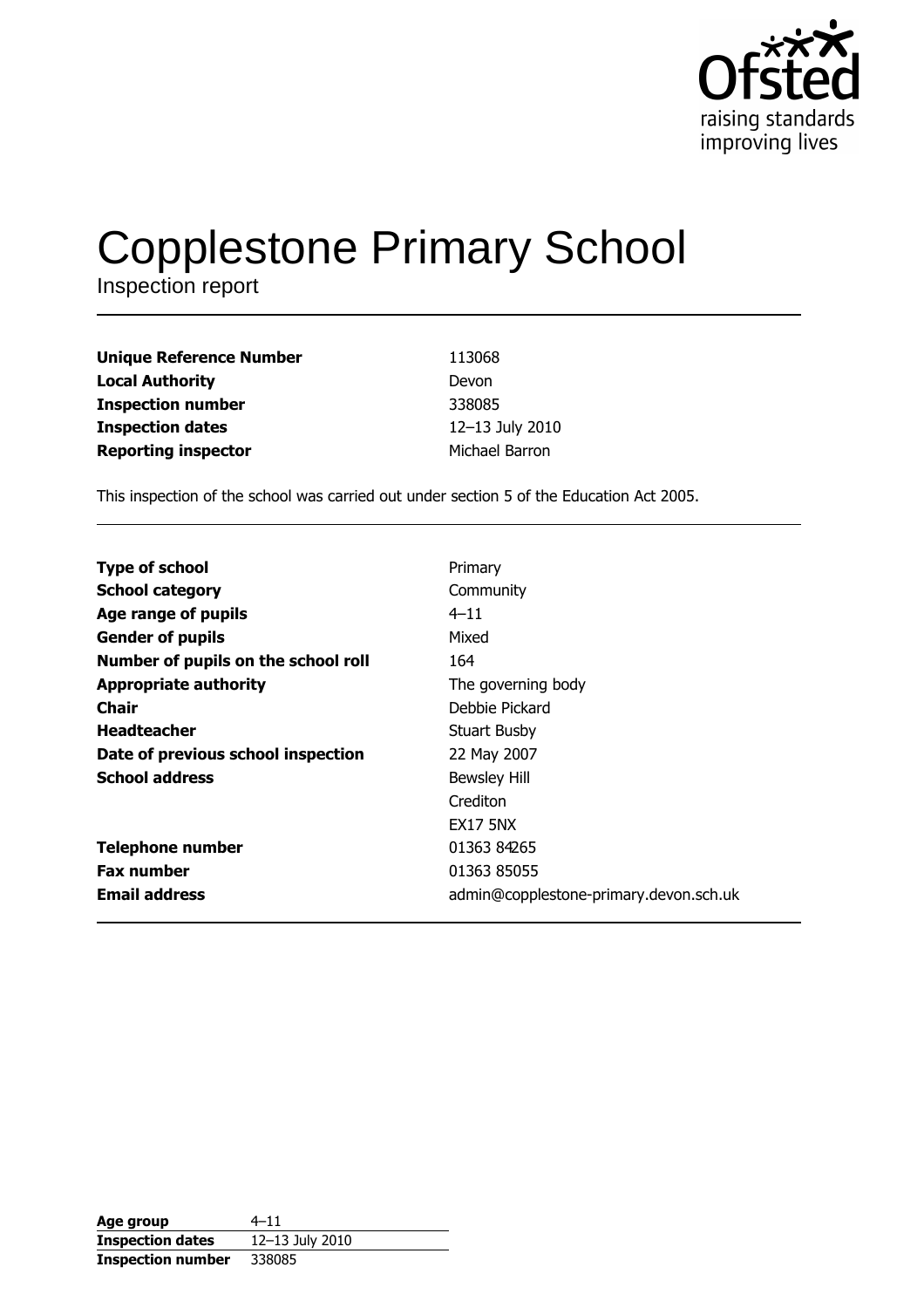The Office for Standards in Education, Children's Services and Skills (Ofsted) regulates and inspects to achieve excellence in the care of children and young people, and in education and skills for learners of all ages. It regulates and inspects childcare and children's social care, and inspects the Children and Family Court Advisory Support Service (Cafcass), schools, colleges, initial teacher training, work-based learning and skills training, adult and community learning, and education and training in prisons and other secure establishments. It rates council children's services, and inspects services for looked after children, safequarding and child protection.

Further copies of this report are obtainable from the school. Under the Education Act 2005, the school must provide a copy of this report free of charge to certain categories of people. A charge not exceeding the full cost of reproduction may be made for any other copies supplied.

If you would like a copy of this document in a different format, such as large print or Braille, please telephone 08456 404045, or email enquiries@ofsted.gov.uk.

You may copy all or parts of this document for non-commercial educational purposes, as long as you give details of the source and date of publication and do not alter the documentation in any way.

Royal Exchange Buildings St Ann's Square Manchester M2 7LA T: 08456 404045 Textphone: 0161 618 8524 E: enquiries@ofsted.gov.uk W: www.ofsted.gov.uk © Crown copyright 2010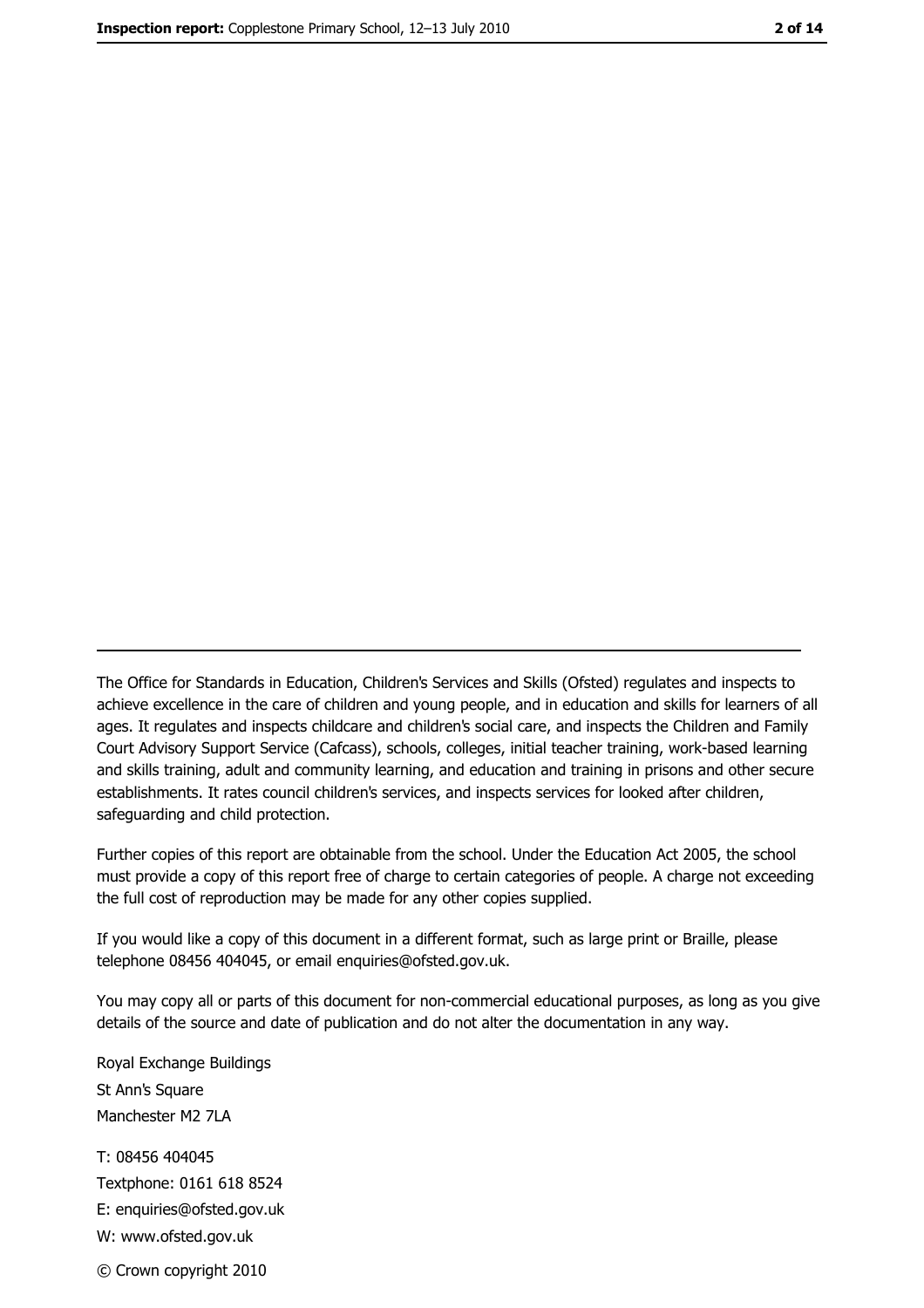# **Introduction**

This inspection was carried out by three additional inspectors. The inspectors visited 14 lessons and observed six teachers. They also held meetings with the headteacher, members of the governing body, staff, parents and carers, and also groups of pupils. They observed the school's work and looked at school development planning, minutes of governors' meetings, school policies, including those associated with safeguarding procedures, assessment and tracking documentation, pupils' records and samples of pupils' work. Inspectors analysed the views of parents and carers in the 46 Ofsted questionnaires returned.

The inspection team reviewed many aspects of the school's work. It looked in detail at the following:

 $\Box$  attainment and achievement, especially in Year 6, and what this signifies in terms of the quality of teaching and the progress of different groups of pupils, including the more able pupils whether the school has improved the quality of provision in the Early Years Foundation Stage since the previous inspection, and, if so, if this has improved children's achievement in the Reception Yearprovision for cultural education and its effect on building up pupils' knowledge and understanding of cultures and communities other than their ownevidence to confirm the school's judgement of outstanding for the level of care, quidance and support provided for pupils.

# **Information about the school**

This is a smaller-than -average rural primary school. Pupils are taught in six classes. Almost all are from White British backgrounds and all pupils speak English as their first language. The proportion of pupils with special educational needs and/or disabilities is above the national average. The needs of this group of pupils are partly emotional, although the majority have learning difficulties. The number of pupils entering or leaving the school at times other than at the start of the school year is above average. There is Early Years Foundation Stage provision in the school's Reception Year class. The school holds several awards including the Healthy Schools Plus award. There is on-site pre-school provision not managed by the governing body.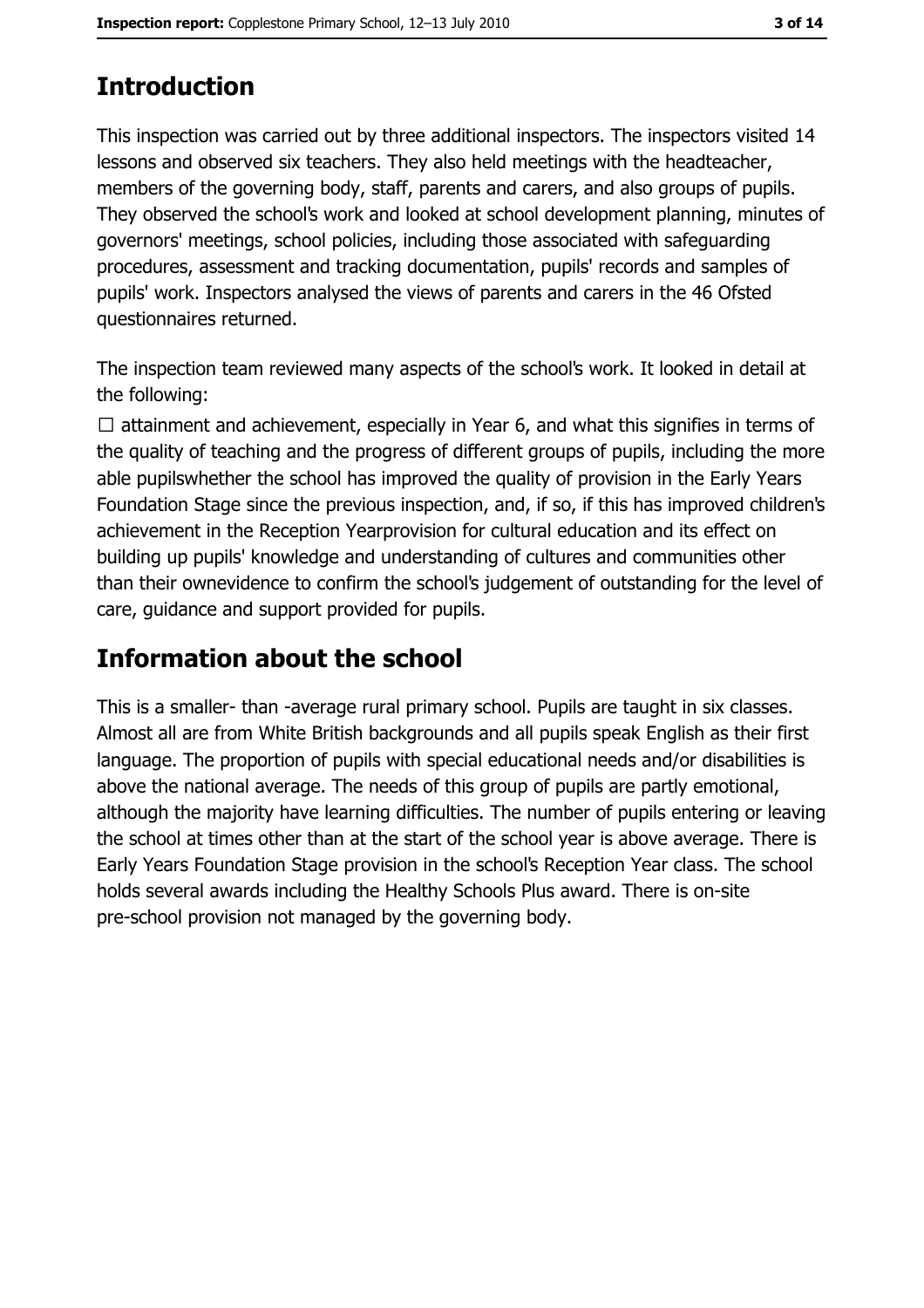# **Inspection judgements**

## Overall effectiveness: how good is the school?

#### The school's capacity for sustained improvement

## **Main findings**

This is an outstanding school. It has a very inclusive and caring ethos and prepares pupils excellently for the next stage of their education. Parents and carers are overwhelmingly positive in their support for what they correctly believe is an outstanding school. 'The school does an excellent job in bringing out the best in children' and 'excellent leadership with motivated and professional staff' being typical comments in the returned parents' and carers' questionnaires.

 $\Box$  The school is dedicated to achieving the very best for all of its pupils and demonstrates an excellent capacity for further future improvement. At the heart of the school's success are outstanding leadership and management, especially that of the enthusiastic and dedicated headteacher. Working very effectively with the staff and the governing body, he has ensured the school has rigorously and accurately evaluated its performance regularly and implemented improvements where needed. As a result, the quality of education provided for pupils has improved significantly since the last inspection. Pupils now make outstanding progress in all year groups, including in the Early Years Foundation Stage, which was judged to be inadequate by the previous inspection.  $\square$ 

 $\Box$  The school's links with the on-site pre-school are used effectively to help children settle quickly into new routines when they first enter the Reception class. However, the school acknowledges that curriculum links are not strong enough.  $\Box$  Children enter their Reception Year with skill levels below those expected, especially regarding their language and social development, which is often well below.  $\Box$  Outstanding teaching in Reception and other year groups caters very effectively for individual needs. Lessons in all classes are very well structured and teachers and teaching assistants work very effectively together to ensure all pupils are included in learning, including the more able pupils and those requiring extra help. The quality of teachers' marking is outstanding and always gives pupils a clear understanding of how to improve.  $\Box$  By Year 6, attainment is above average and pupils successfully meet, and often exceed, the very challenging targets set for them by the school.

 $\Box$  The level of care, quidance and support for pupils is excellent and ensures they become confident and independent learners. Parents and carers are overwhelming in their praise for the way the school looks after their children and comment positively about the school's safe and caring environment. Health and well-being are securely safeguarded and child protection procedures are good. Systems for monitoring well-being and progress are excellent and used effectively to provide pupils with the support they need to be successful learners.

| J. |  |
|----|--|
|    |  |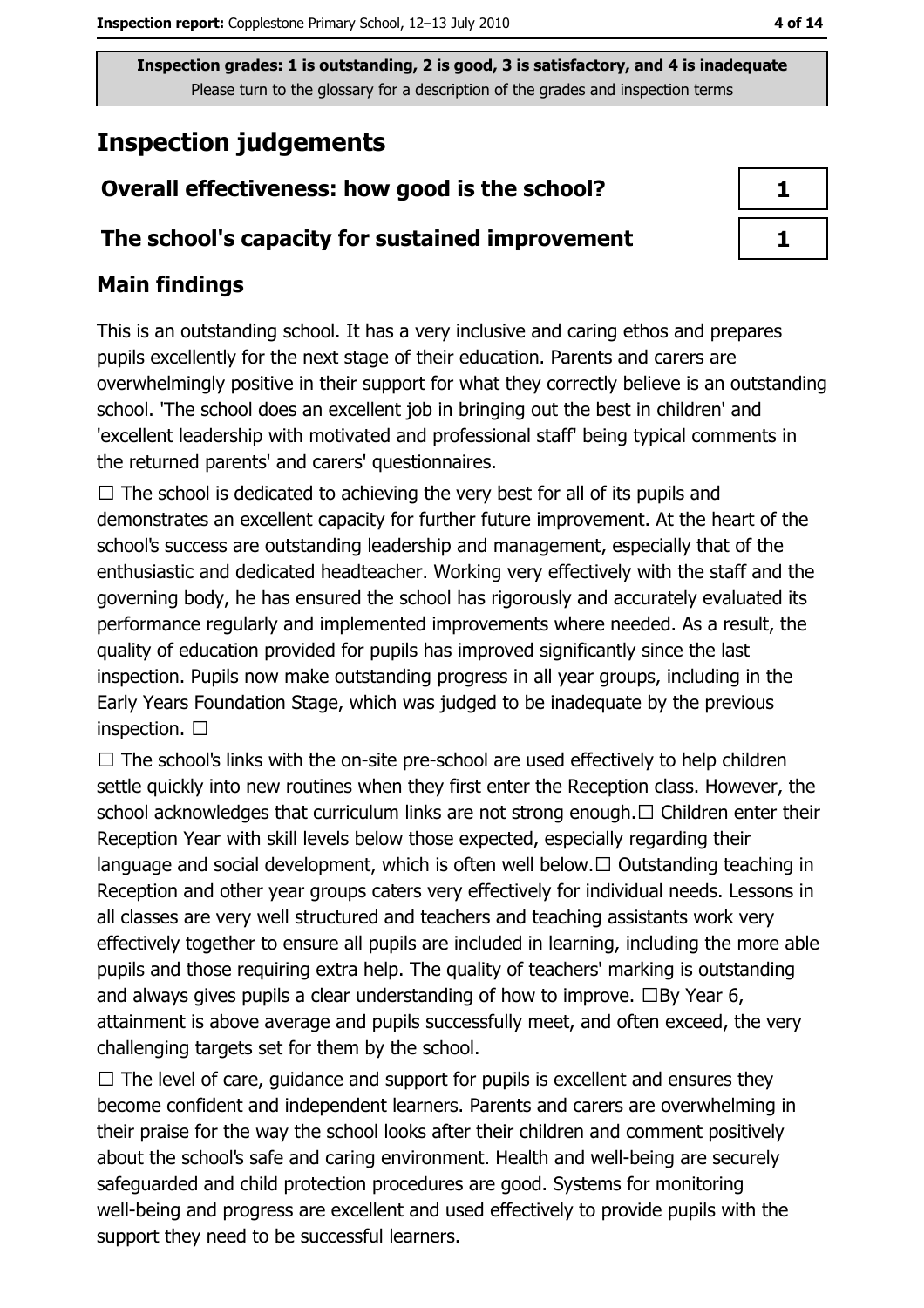#### What does the school need to do to improve further?

Further enhance the school's links with the on-site pre-school by strengthening  $\blacksquare$ curriculum links between the two settings. (Timescale: by the beginning of the 2011/2012 academic year)

#### **Outcomes for individuals and groups of pupils**

Pupils are very positive about school and this is reflected in their above average rates of attendance. They say they feel very safe and secure and are confident adults will always deal with any very rare instances of unkind behaviour quickly and fairly. Pupils' cultural development is good. They have a growing awareness of both their own culture and cultures in other countries, and are keen to discuss the school's links with a primary school in Tanzania, Pupils' spiritual, moral and social development is outstanding, and this is reflected in pupils' excellent behaviour and in the high level of respect they display for others.

 $\Box$  Pupils respond very well to the caring approach taken by the school. It is very evident pupils enjoy all aspects of school, including the wide range of extra activities provided for them in the well-attended after-school clubs.  $\Box$ They say they really enjoy lessons because teachers 'make learning interesting'. Pupils in the Year 4 and 5 class enjoyed improving their dancing skills as well as their literacy skills during an outstanding physical education lesson. Tasks are very well matched to each pupil's needs and this is a key factor in ensuring all pupils, including the more able and those with different learning difficulties and/or disabilities, make outstanding progress in all year groups. Attitudes to learning are excellent and pupils concentrate on working hard in lessons. This allows teachers to focus on helping pupils experiencing difficulties in learning. This was the case in a Year 2 lesson when the class teacher and her teaching assistant had the time to help individual pupils complete their tasks successfully because all the other pupils were able to work well independently. Pupils are always encouraged to do their best, even the voungest ones, and this was evident when Reception Year pupils smiled as they proudly gave inspectors samples of the rather tasty 'Gruffalo Cakes' they had all very carefully made in class.

 $\Box$  Pupils are very aware of the importance of exercising regularly and eating healthy foods. They make a very good contribution to the school and wider community and are proud of the role the school council plays in ensuring the school listens to their views. They also have a clear understanding of local issues and have, for example, discussed the impact of traffic congestion with the Parish Council.

These are the grades for pupils' outcomes

 $\mathbf{1}$ 

The grades for attainment and attendance are: 1 is high; 2 is above average; 3 is broadly average; and 4 is low.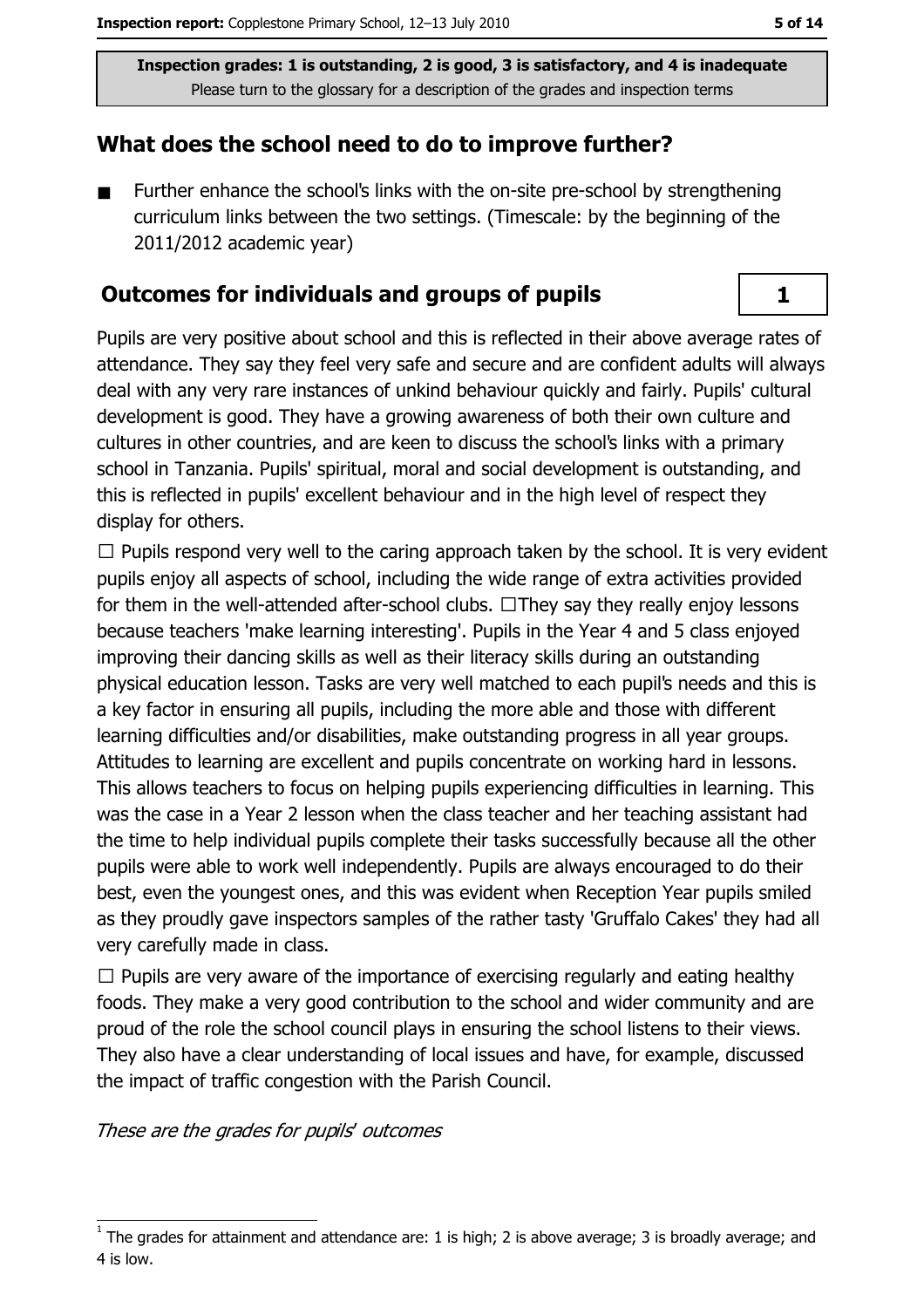| Pupils' achievement and the extent to which they enjoy their learning                                                     |               |  |  |
|---------------------------------------------------------------------------------------------------------------------------|---------------|--|--|
| Taking into account:<br>Pupils' attainment <sup>1</sup>                                                                   | 2             |  |  |
| The quality of pupils' learning and their progress                                                                        | 1             |  |  |
| The quality of learning for pupils with special educational needs and/or<br>disabilities and their progress               |               |  |  |
| The extent to which pupils feel safe                                                                                      |               |  |  |
| <b>Pupils' behaviour</b>                                                                                                  |               |  |  |
| The extent to which pupils adopt healthy lifestyles                                                                       | 1             |  |  |
| The extent to which pupils contribute to the school and wider community                                                   |               |  |  |
| The extent to which pupils develop workplace and other skills that will<br>contribute to their future economic well-being |               |  |  |
| Taking into account:<br>Pupils' attendance <sup>1</sup>                                                                   | $\mathcal{P}$ |  |  |
| The extent of pupils' spiritual, moral, social and cultural development                                                   |               |  |  |

#### How effective is the provision?

The curriculum mixes subjects together very effectively in order to make learning interesting and enjoyable for all pupils while at the same time focusing on promoting the strong and effective development of skills in numeracy, literacy and information and communication technology. It has been designed to provide a wide range of memorable experiences for pupils and help to broaden their understanding of the world in which they live. The curriculum is enhanced through interesting visitors to the school and visits to places of interest. Teachers make sure the pupils' work tasks are always matched to their different abilities and that they offer just the correct amount of challenge to each pupil. Teachers and teaching assistants work very well together to make a positive contribution to pupils' learning. Classrooms are large and well resourced and teachers make very good use of interactive whiteboards to enhance learning. Planning meets the needs of different groups of pupils very effectively and pupils fully understand what they are doing and why they are doing it.

 $\Box$  Pupils are provided with an outstanding level of care, guidance and support, and this helps them make the best of opportunities provided by the school and is the basis for their outstanding personal development. Parents and carers value the way the school looks after their children and pupils say they are confident they will always be very well looked after. Very effective induction and transfer arrangements help pupils settle quickly into new routines, and vulnerable pupils receive excellent levels of well-targeted care and support and play a full part in school life.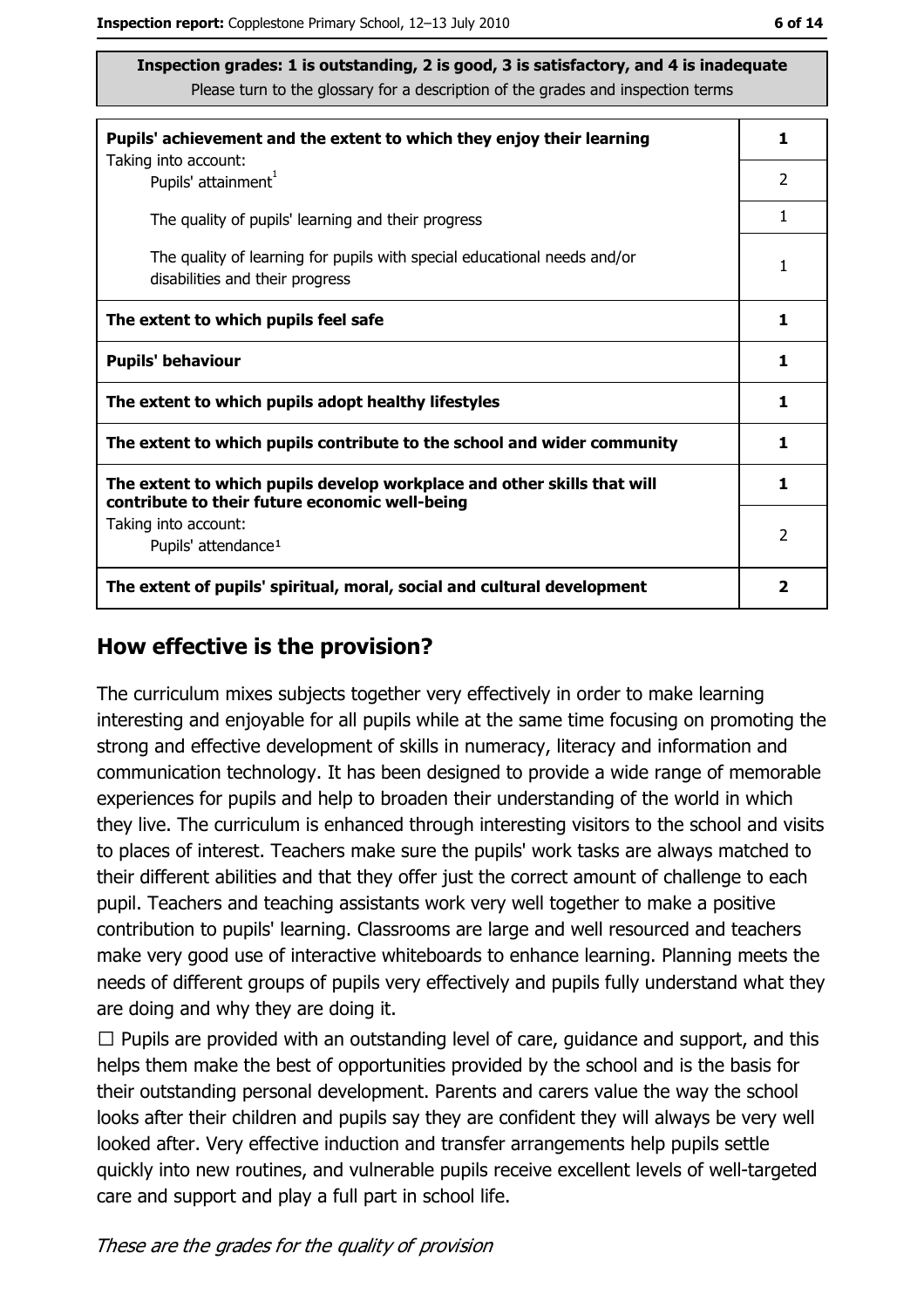| Inspection grades: 1 is outstanding, 2 is good, 3 is satisfactory, and 4 is inadequate |
|----------------------------------------------------------------------------------------|
| Please turn to the glossary for a description of the grades and inspection terms       |

| The quality of teaching                                                                                    |  |  |
|------------------------------------------------------------------------------------------------------------|--|--|
| Taking into account:<br>The use of assessment to support learning                                          |  |  |
| The extent to which the curriculum meets pupils' needs, including, where<br>relevant, through partnerships |  |  |
| The effectiveness of care, guidance and support                                                            |  |  |

#### How effective are leadership and management?

The outstanding quality of leadership and management is reflected in the attention to detail in the school's self-evaluation and the excellent quality of its development planning. Leaders and managers at all levels have high expectations of what pupils can achieve and share a common belief in embedding ambition and continually striving for school improvement. The headteacher and staff have implemented many improvements since the last inspection. They have been well supported by the governing body, which offers a good level of support and challenge to the school. Individual governors play a very active role in school life and are involved in all major decision making.

 $\Box$  The school's links with parents and carers are outstanding. They value the way in which the school keeps them well informed, especially regarding their children's learning and well-being. They appreciate the outstanding way in which the school ensures pupils are given equal chances to succeed and places equality of opportunity for all pupils at the heart of its work. The school's success in this respect is shown by the outstanding progress made by all groups of pupils.

 $\Box$  Links with external agencies and partnerships with other institutions are used effectively to support pupils' learning and well-being. The school has developed good links with the on-site pre-school, from which most children transfer to the school's Early Years Foundation Stage. However, these links have not been developed to the extent of providing strong curriculum continuity between the two settings. Safeguarding procedures are good and meet all requirements. This is reflected in the precision of recruitment and vetting checks. Staff and governors receive regular training about safeguarding and child protection issues, and understand the importance of their roles in protecting pupils. The school's work in promoting community cohesion is good. It uses its effective links with the local community well to develop pupils' understanding of shared community values. It acknowledges that it needs to do more to enhance pupils' appreciation of the diversity of cultures and beliefs in the wider national community as this is not quite as well developed as their understanding of cultures and beliefs in other countries.

These are the grades for leadership and management

| The effectiveness of leadership and management in embedding ambition and<br>driving improvement |  |
|-------------------------------------------------------------------------------------------------|--|
| Taking into account:                                                                            |  |
| The leadership and management of teaching and learning                                          |  |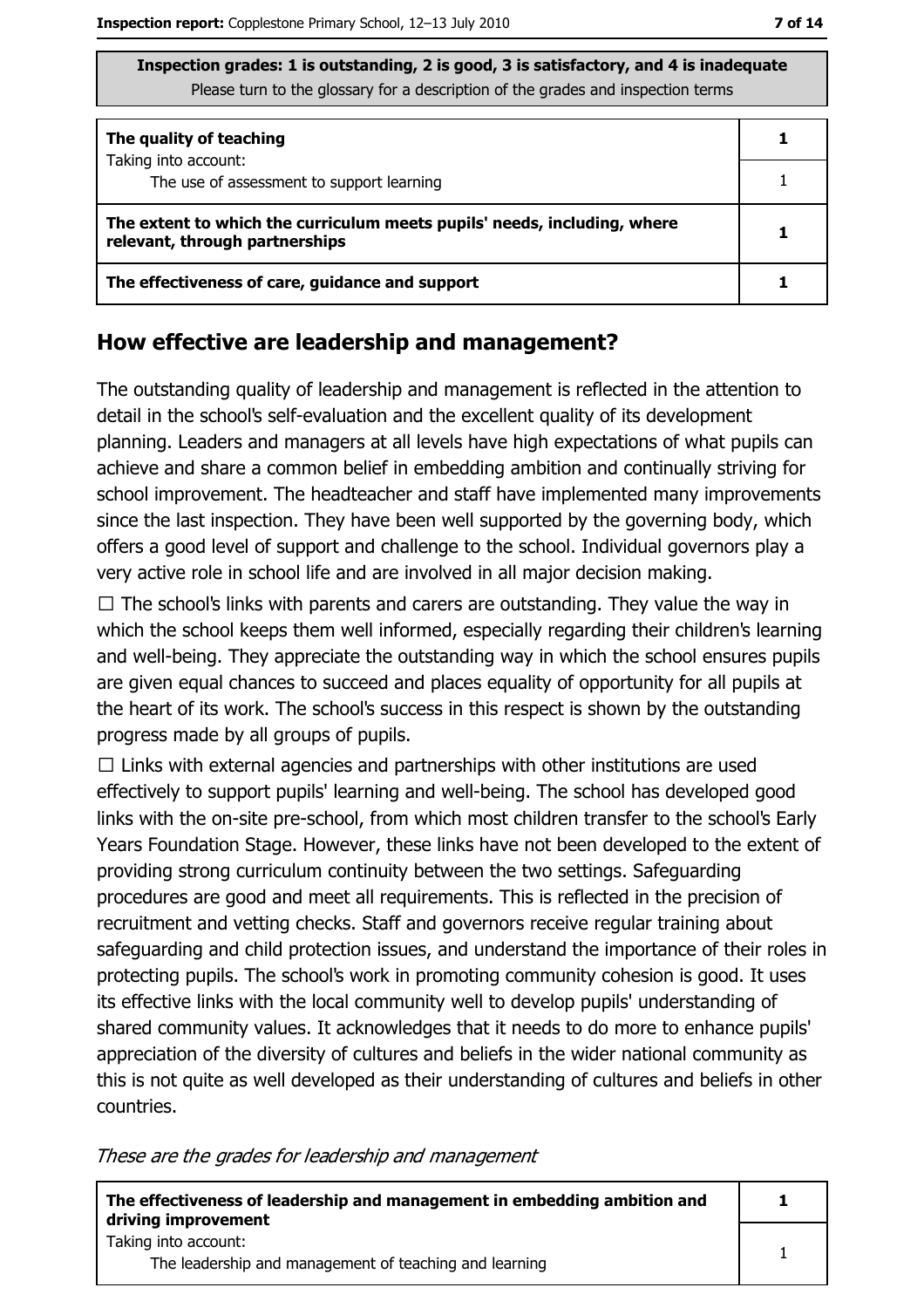| Inspection grades: 1 is outstanding, 2 is good, 3 is satisfactory, and 4 is inadequate<br>Please turn to the glossary for a description of the grades and inspection terms |              |  |  |  |
|----------------------------------------------------------------------------------------------------------------------------------------------------------------------------|--------------|--|--|--|
| The effectiveness of the governing body in challenging and supporting the<br>school so that weaknesses are tackled decisively and statutory responsibilities<br>met        |              |  |  |  |
| The effectiveness of the school's engagement with parents and carers                                                                                                       | 1            |  |  |  |
| The effectiveness of partnerships in promoting learning and well-being                                                                                                     |              |  |  |  |
| The effectiveness with which the school promotes equality of opportunity and<br>tackles discrimination                                                                     |              |  |  |  |
| The effectiveness of safeguarding procedures                                                                                                                               | $\mathbf{2}$ |  |  |  |
| The effectiveness with which the school promotes community cohesion                                                                                                        | $\mathbf{2}$ |  |  |  |
| The effectiveness with which the school deploys resources to achieve<br>value for money                                                                                    |              |  |  |  |

## **Early Years Foundation Stage**

The words of one parent and carer aptly summed up the outstanding provision for children in the school's Reception Year class: 'My child has had a fantastic start to her school life.'

 $\Box$  Children get off to an excellent start during their first year at school because teaching caters exceptionally well for their individual learning needs. Staff work very effectively to ensure that all children, regardless of their abilities, make rapid progress from starting points that are below expectations and reach, and often exceed, average standards by the time they enter Year 1.

 $\Box$  Leadership and management are outstanding and this has been a key factor in greatly improving provision in the Early Years Foundation Stage since the last inspection. The Reception class teacher and her very effective teaching assistants work very well together to make sure children thoroughly enjoy their first experiences of school. Lessons effectively blend opportunities for children to learn both independently and with adult direction. The classroom and the secure outdoor area are colourful and exciting places and provide children with stimulating learning environments. Recording of children's progress is ongoing and used consistently well to plan future work.

 $\Box$  Progress in children's personal, social and emotional development is outstanding and parents and carers appreciate the high level of the care and support their children receive. Children are happy to share and take turns, and join in lesson activities with enthusiasm. Regular visits to interesting places within the local community are used effectively to build up children's understanding of the world in which they live.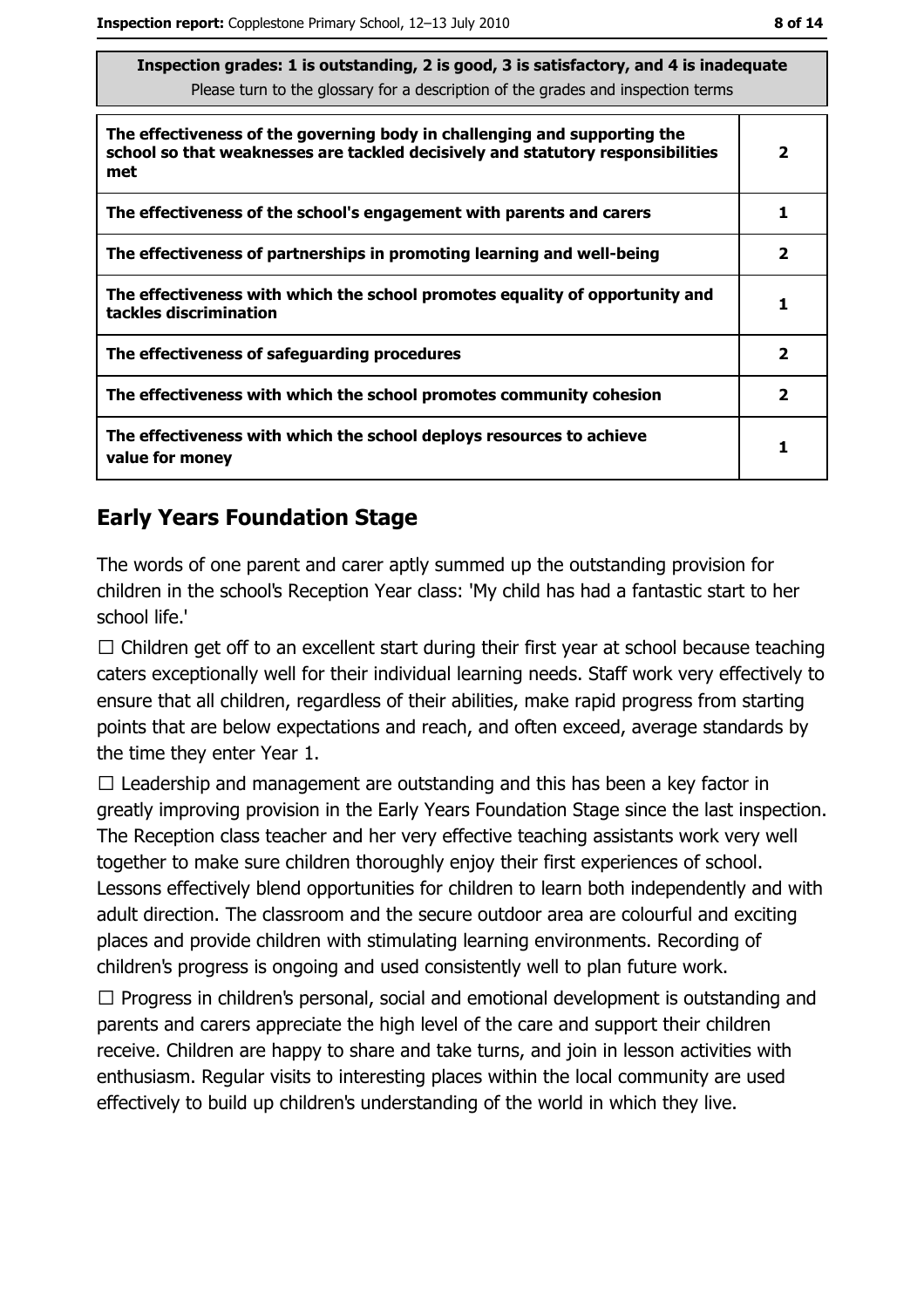| These are the grades for the Early Years Foundation Stage |  |  |
|-----------------------------------------------------------|--|--|
|-----------------------------------------------------------|--|--|

| <b>Overall effectiveness of the Early Years Foundation Stage</b>                             |  |  |
|----------------------------------------------------------------------------------------------|--|--|
| Taking into account:<br>Outcomes for children in the Early Years Foundation Stage            |  |  |
| The quality of provision in the Early Years Foundation Stage                                 |  |  |
| The effectiveness of leadership and management of the Early Years<br><b>Foundation Stage</b> |  |  |

#### **Views of parents and carers**

An overwhelming majority of parents and carers who returned the questionnaires or who were spoken to by inspectors held positive views about the school and felt that the school was led and managed effectively. All parents and carers believed that their children enjoyed school and were happy with their children's experiences. They believed the standard of teaching was good and that the school kept their children safe and helped them to develop a healthy lifestyle. Few parents and carers expressed any concerns, although a very small minority felt the school was not led and managed effectively. Some individual parents and carers expressed specific concerns. For example, one thought their child was not making enough progress while another believed the school was not meeting their child's particular needs.

 $\Box$  Inspectors considered these comments and judged that the school was led and managed very well. Inspectors also judged that pupils made outstanding progress and that the school met the needs of all pupils very well.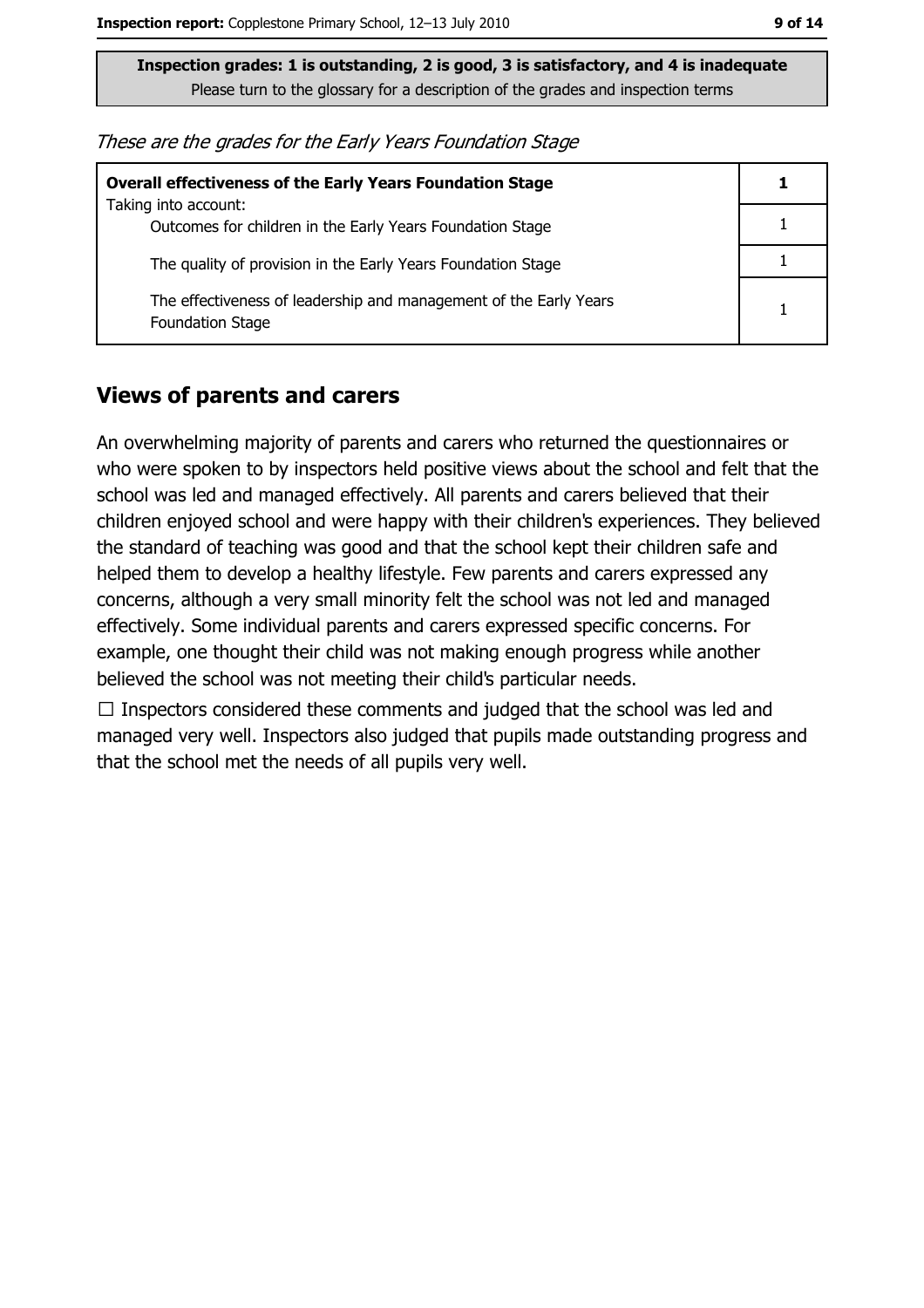#### Responses from parents and carers to Ofsted's questionnaire

Ofsted invited all the registered parents and carers of pupils registered at Copplestone Primary School to complete a questionnaire about their views of the school.

In the questionnaire, parents and carers were asked to record how strongly they agreed with 13 statements about the school.

The inspection team received 46 completed questionnaires by the end of the on-site inspection. In total, there are 163 pupils registered at the school.

| <b>Statements</b>                                                                                                                                                                                                                                       |              | <b>Strongly</b><br><b>Disagree</b><br><b>Agree</b><br><b>Agree</b> |              |               |                |                |              |               | <b>Strongly</b><br>disagree |  |
|---------------------------------------------------------------------------------------------------------------------------------------------------------------------------------------------------------------------------------------------------------|--------------|--------------------------------------------------------------------|--------------|---------------|----------------|----------------|--------------|---------------|-----------------------------|--|
|                                                                                                                                                                                                                                                         | <b>Total</b> | $\frac{1}{2}$                                                      | <b>Total</b> | $\frac{1}{2}$ | <b>Total</b>   | $\frac{0}{0}$  | <b>Total</b> | $\frac{1}{2}$ |                             |  |
| My child enjoys school                                                                                                                                                                                                                                  | 30           | 65                                                                 | 16           | 35            | 0              | 0              | $\Omega$     | 0             |                             |  |
| The school keeps my child<br>safe                                                                                                                                                                                                                       | 30           | 65                                                                 | 16           | 35            | 0              | 0              | 0            | 0             |                             |  |
| The school informs me<br>about my child's progress                                                                                                                                                                                                      | 23           | 50                                                                 | 22           | 48            | $\mathbf{1}$   | $\overline{2}$ | 0            | $\mathbf 0$   |                             |  |
| My child is making enough<br>progress at this school                                                                                                                                                                                                    | 23           | 50                                                                 | 19           | 41            | $\mathbf{1}$   | 2              | 0            | 0             |                             |  |
| The teaching is good at this<br>school                                                                                                                                                                                                                  | 27           | 59                                                                 | 19           | 41            | 0              | 0              | 0            | 0             |                             |  |
| The school helps me to<br>support my child's learning                                                                                                                                                                                                   | 23           | 50                                                                 | 21           | 46            | $\mathbf{1}$   | $\overline{2}$ | 0            | 0             |                             |  |
| The school helps my child to<br>have a healthy lifestyle                                                                                                                                                                                                | 30           | 65                                                                 | 16           | 35            | $\mathbf 0$    | 0              | 0            | 0             |                             |  |
| The school makes sure that<br>my child is well prepared for<br>the future (for example<br>changing year group,<br>changing school, and for<br>children who are finishing<br>school, entering further or<br>higher education, or<br>entering employment) | 27           | 59                                                                 | 16           | 35            | $\overline{0}$ | 0              | $\mathbf 0$  | 0             |                             |  |
| The school meets my child's<br>particular needs                                                                                                                                                                                                         | 29           | 63                                                                 | 14           | 30            | $\mathbf{1}$   | 2              | 0            | 0             |                             |  |
| The school deals effectively<br>with unacceptable behaviour                                                                                                                                                                                             | 29           | 63                                                                 | 16           | 35            | $\mathbf{1}$   | $\overline{2}$ | 0            | $\mathbf 0$   |                             |  |
| The school takes account of<br>my suggestions and<br>concerns                                                                                                                                                                                           | 21           | 46                                                                 | 24           | 52            | $\mathbf 0$    | 0              | 0            | 0             |                             |  |
| The school is led and<br>managed effectively                                                                                                                                                                                                            | 28           | 61                                                                 | 16           | 35            | $\overline{2}$ | 4              | $\bf{0}$     | $\mathbf 0$   |                             |  |
| Overall, I am happy with my<br>child's experience at this<br>school                                                                                                                                                                                     | 35           | 76                                                                 | 11           | 24            | $\mathbf 0$    | 0              | $\mathbf 0$  | $\mathbf 0$   |                             |  |

The table above summarises the responses that parents and carers made to each statement. The percentages indicate the proportion of parents and carers giving that response out of the total number of completed questionnaires. Where one or more parents and carers chose not to answer a particular question, the percentages will not add up to 100%.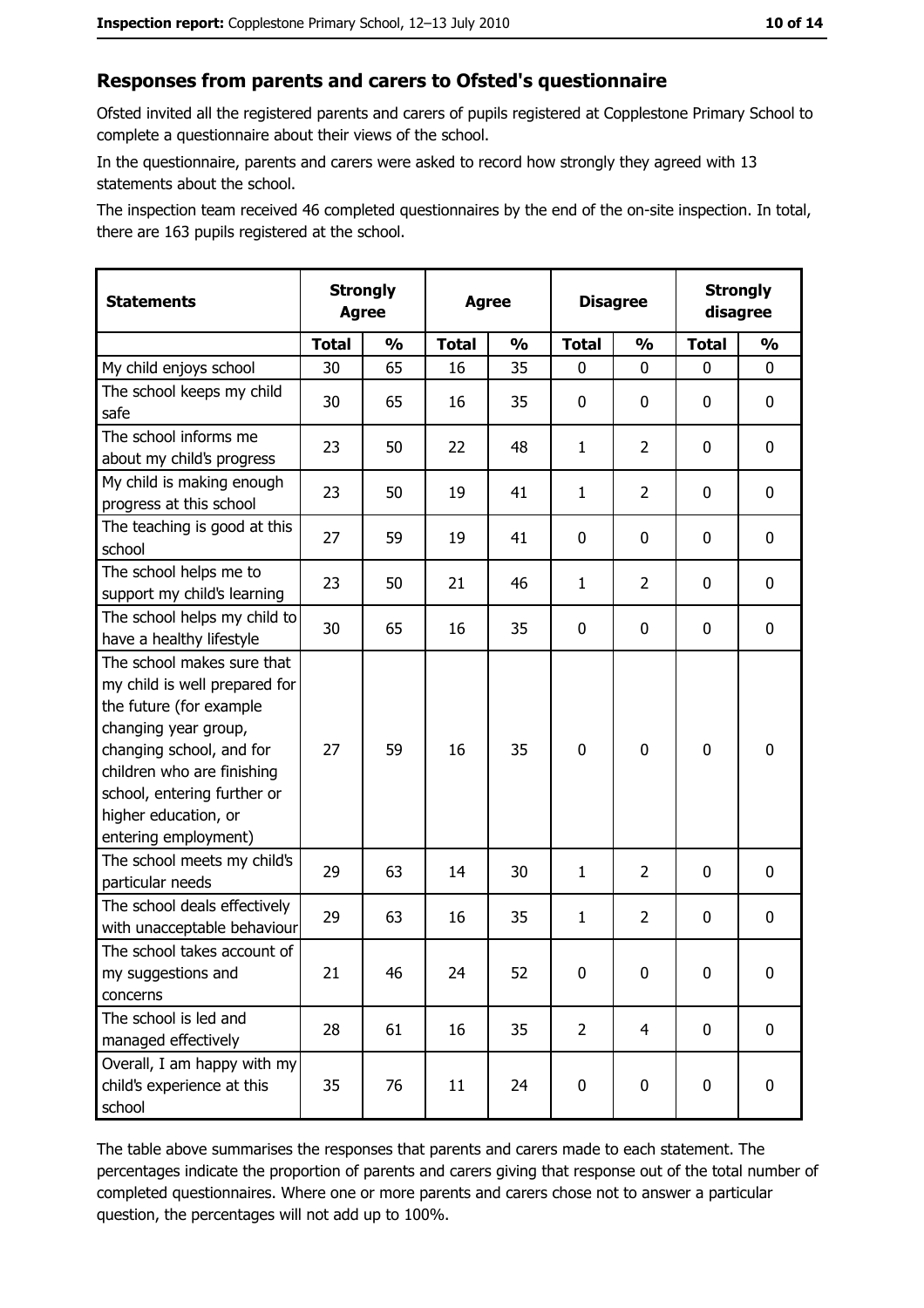## Glossary

| Grade   | <b>Judgement</b> | <b>Description</b>                                                                                                                                                                                                               |
|---------|------------------|----------------------------------------------------------------------------------------------------------------------------------------------------------------------------------------------------------------------------------|
| Grade 1 | Outstanding      | These features are highly effective. An oustanding<br>school provides exceptionally well for its pupils' needs.                                                                                                                  |
| Grade 2 | Good             | These are very positive features of a school. A school<br>that is good is serving its pupils well.                                                                                                                               |
| Grade 3 | Satisfactory     | These features are of reasonable quality. A satisfactory<br>school is providing adequately for its pupils.                                                                                                                       |
| Grade 4 | Inadequate       | These features are not of an acceptable standard. An<br>inadequate school needs to make significant<br>improvement in order to meet the needs of its pupils.<br>Ofsted inspectors will make further visits until it<br>improves. |

## What inspection judgements mean

### **Overall effectiveness of schools**

|                       | Overall effectiveness judgement (percentage of<br>schools) |      |                     |                   |  |  |
|-----------------------|------------------------------------------------------------|------|---------------------|-------------------|--|--|
| <b>Type of school</b> | <b>Outstanding</b>                                         | Good | <b>Satisfactory</b> | <b>Inadequate</b> |  |  |
| Nursery schools       | 51                                                         | 45   | 0                   | 4                 |  |  |
| Primary schools       | 6                                                          | 41   | 42                  | 10                |  |  |
| Secondary schools     | 8                                                          | 34   | 44                  | 14                |  |  |
| Sixth forms           | 10                                                         | 37   | 50                  | 3                 |  |  |
| Special schools       | 32                                                         | 38   | 25                  | 5                 |  |  |
| Pupil referral units  | 12                                                         | 43   | 31                  | 14                |  |  |
| All schools           | 9                                                          | 40   | 40                  | 10                |  |  |

New school inspection arrangements were introduced on 1 September 2009. This means that inspectors now make some additional judgements that were not made previously.

The data in the table above is for the period 1 September to 31 December 2009 and is the most recently published data available (see www.ofsted.gov.uk). Please note that the sample of schools inspected during the autumn term 2009 was not representative of all schools nationally, as weaker schools are inspected more frequently than good or outstanding schools.

Percentages are rounded and do not always add exactly to 100. Secondary school figures include those that have sixth forms, and sixth form figures include only the data specifically for sixth form inspection judgements.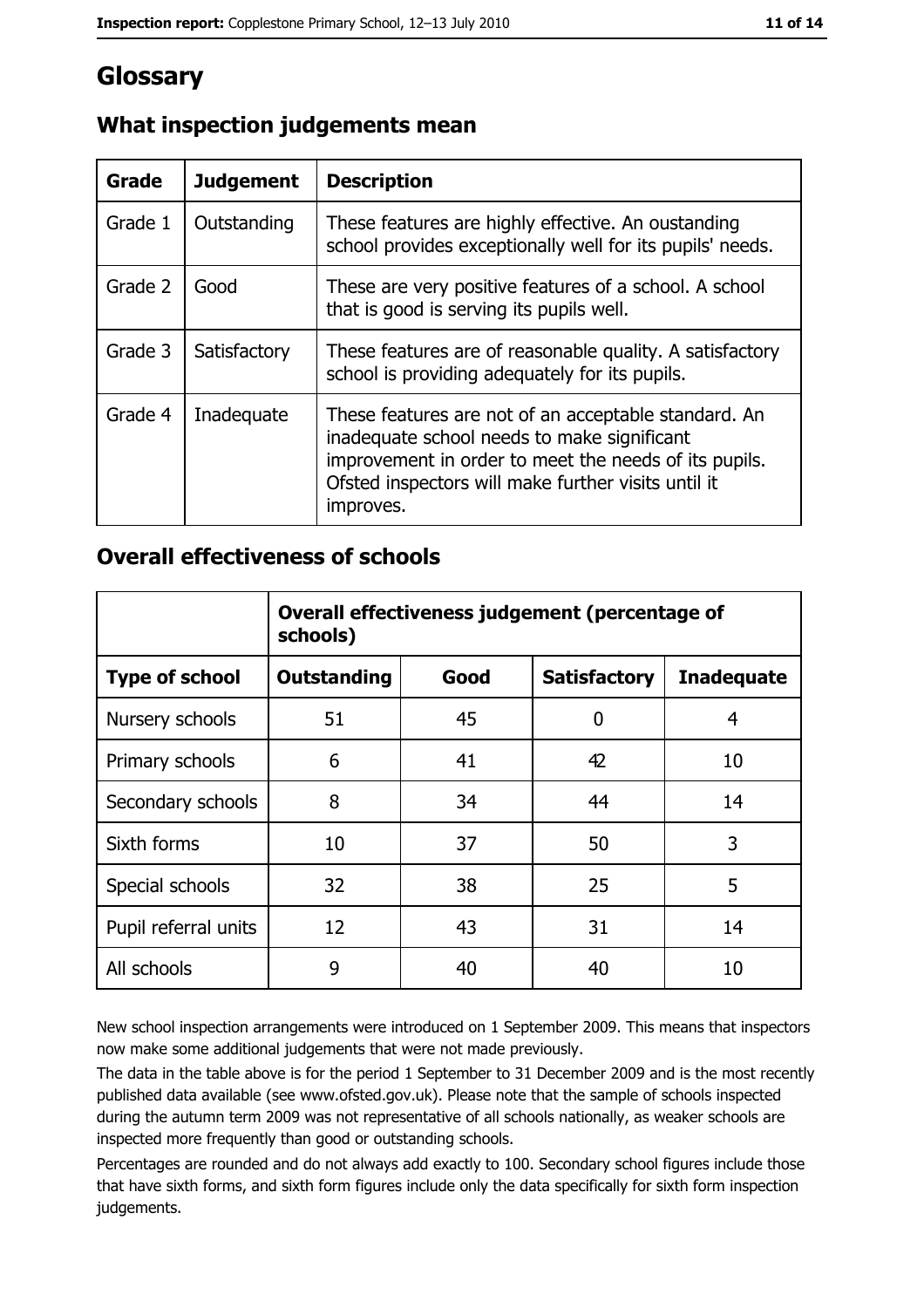# **Common terminology used by inspectors**

| Achievement:                  | the progress and success of a pupil in<br>their learning, development or training.                                                                                                                                                                                                                           |  |  |
|-------------------------------|--------------------------------------------------------------------------------------------------------------------------------------------------------------------------------------------------------------------------------------------------------------------------------------------------------------|--|--|
| Attainment:                   | the standard of the pupils' work shown by<br>test and examination results and in<br>lessons.                                                                                                                                                                                                                 |  |  |
| Capacity to improve:          | the proven ability of the school to<br>continue improving. Inspectors base this<br>judgement on what the school has<br>accomplished so far and on the quality of<br>its systems to maintain improvement.                                                                                                     |  |  |
| Leadership and management:    | the contribution of all the staff with<br>responsibilities, not just the headteacher,<br>to identifying priorities, directing and<br>motivating staff and running the school.                                                                                                                                |  |  |
| Learning:                     | how well pupils acquire knowledge,<br>develop their understanding, learn and<br>practise skills and are developing their<br>competence as learners.                                                                                                                                                          |  |  |
| <b>Overall effectiveness:</b> | inspectors form a judgement on a school's<br>overall effectiveness based on the findings<br>from their inspection of the school. The<br>following judgements, in particular,<br>influence what the overall effectiveness<br>judgement will be.                                                               |  |  |
|                               | The school's capacity for sustained<br>improvement.<br>Outcomes for individuals and groups<br>of pupils.<br>The quality of teaching.<br>The extent to which the curriculum<br>meets pupil's needs, including where<br>relevant, through partnerships.<br>The effectiveness of care, guidance<br>and support. |  |  |
| Progress:                     | the rate at which pupils are learning in<br>lessons and over longer periods of time. It<br>is often measured by comparing the<br>pupils' attainment at the end of a key<br>stage with their attainment when they<br>started.                                                                                 |  |  |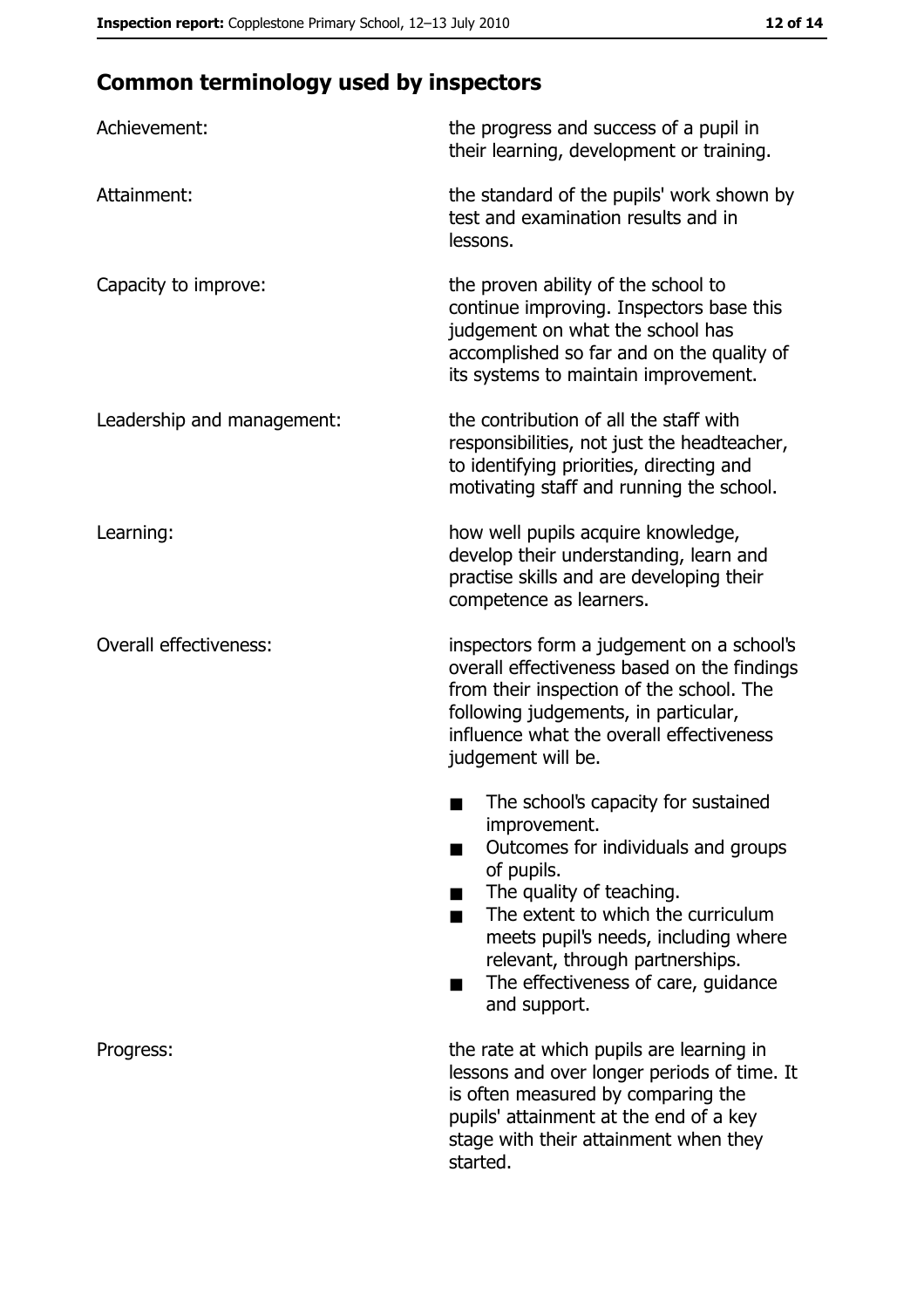This letter is provided for the school, parents and carers to share with their children. It describes Ofsted's main findings from the inspection of their school.



#### 14 July 2010

 $\Box$  Dear Pupils

 $\Box$  Inspection of Copplestone Primary School, Crediton, Devon EX17 5NX

 $\Box$  Thank you for welcoming me and the other two inspectors to your school. Everyone was really friendly and helpful and we soon realised why you all really enjoy school. We found it very interesting talking to you about what you like the most about school and seeing you all working hard in lessons. Your parents and carers believe that you attend an outstanding school and we agree with them.

Here are some of the main things we found out about your school:

- Your school gives you an excellent start to your education and makes sure you  $\blacksquare$ make outstanding progress in learning.
- Your behaviour is excellent and you all get on very well with each other.  $\blacksquare$
- You are lucky to have such nice teachers who always try to make lessons very  $\blacksquare$ interesting.
- All the adults who work in the school make sure you are always extremely safe and  $\blacksquare$ very well looked after.
- Your teachers make sure you always know how well you are doing and what you  $\blacksquare$ need to do to improve your work.
- Your headteacher, governors and staff have worked very hard to improve the  $\blacksquare$ school.

We believe your headteacher and teachers can make your school even better. We have asked them to:

work with the on-site pre-school to make sure that all the activities the children do  $\blacksquare$ there fit in more closely with the ones they do when they start in Reception.

Once again, thank you for making us feel so welcome in your school and remember, you can help your school to improve by continuing to work hard.

Yours sincerely

Michael Barron

Lead Inspector